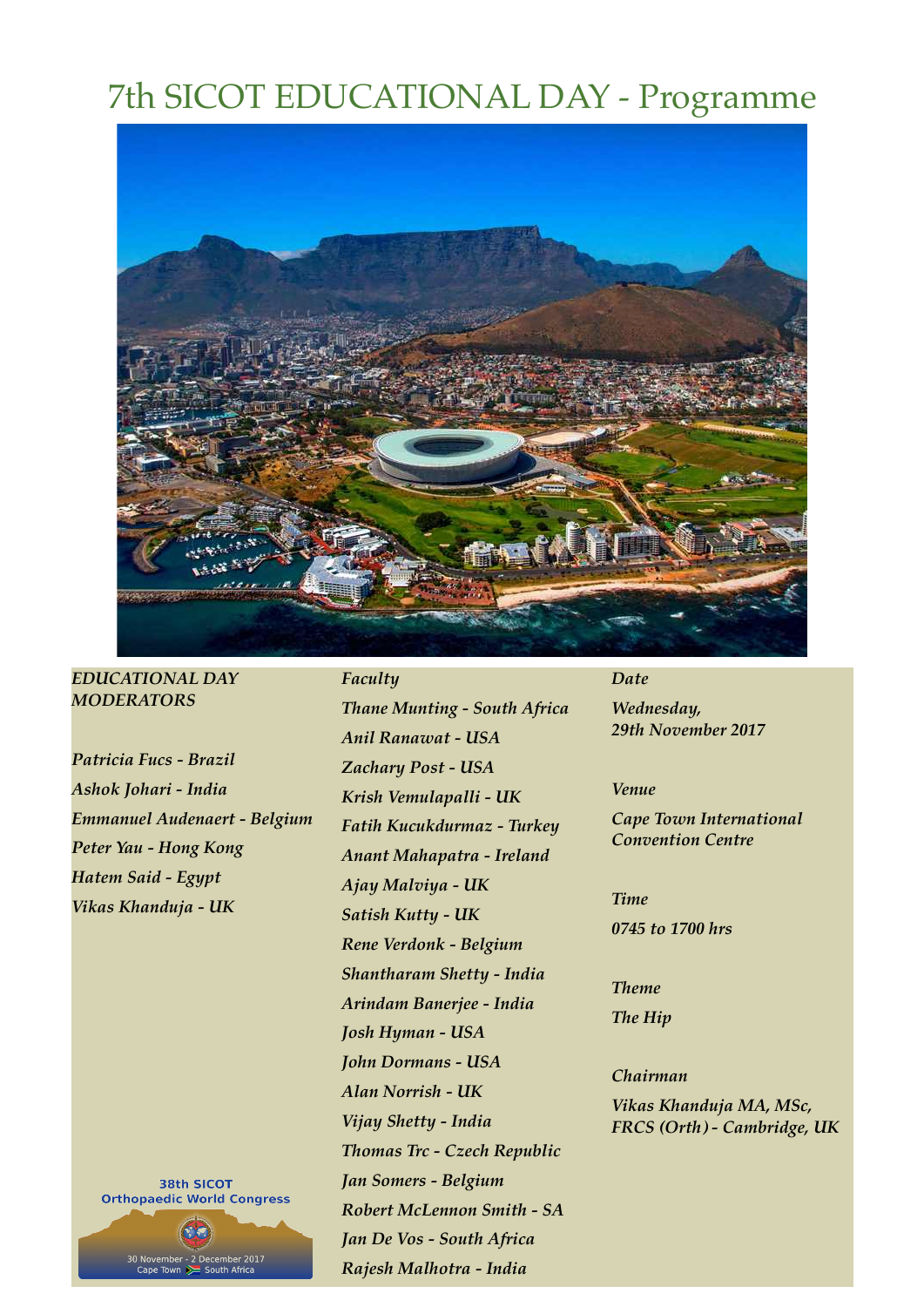# *The Hip*

| <b>Time</b>       | <b>Topic</b>                                            | Lecturer                               | Country        |
|-------------------|---------------------------------------------------------|----------------------------------------|----------------|
|                   |                                                         |                                        |                |
| 745               | Coffee & Registration                                   |                                        |                |
| 830               | Welcome & Introduction                                  | Mr. Vikas Khanduja                     | <b>UK</b>      |
| 840               | YSC & Its Activities                                    | Dr. Fatih Kucukdurmaz                  | <b>Turkey</b>  |
| <b>Session I</b>  | The Paediatric Hip                                      | Prof. Patricia Fucs                    | <b>Brazil</b>  |
|                   |                                                         |                                        |                |
| 850               | Developmental Dysplasia of the Hip (before walking age) | Prof. Josh Hyman                       | <b>USA</b>     |
| 900               | Developmental Dysplasia of the Hip (after walking age)  | Prof. Ashok Johari                     | India          |
| 915               | <b>Perthes Disease</b>                                  | Mr. Krish Vemulapalli                  | <b>UK</b>      |
| 925               | <b>Slipped Capital Femoral Epiphysis</b>                | Prof. Shantaram Shetty                 | <b>India</b>   |
| 935               | <b>Interactive Clinical Cases (Three)</b>               | <b>Prof. John Dormans</b>              | <b>USA</b>     |
| <b>Session II</b> | <b>Hip Basics</b>                                       | <b>Prof. Emmanuel Audenaert</b>        | <b>Belgium</b> |
|                   |                                                         |                                        |                |
| 950               | <b>Applied Anatomy of the Hip Joint</b>                 | Mr. Satish Kutty                       | <b>UK</b>      |
| 1005              | <b>Surgical Exposures to the Hip Joint</b>              | Dr. Zachary Post                       | <b>USA</b>     |
| 1020              | <b>Basic Biomechanics of the Hip Joint</b>              | Prof. Emmanuel Audenaert               | Belgium        |
| 1035              | Clinical Examination of the Hip Joint                   | Dr. Anil Ranawat                       | <b>USA</b>     |
| 1050              | <b>Imaging of the Hip Joint</b>                         | Dr. Jan Somers                         | Belgium        |
| 1100              | Coffee Break                                            |                                        |                |
|                   | <b>Session III Hip Trauma</b>                           | Dr. Hatem Said                         | Egypt          |
|                   |                                                         |                                        |                |
| 1130              | <b>Acetabular Fractures &amp; Dislocations</b>          | Dr. Arindam Banerjee                   | India          |
| 1145              | <b>Intracapsular Fractures of the Femoral Neck</b>      | Dr. Jan De Vos                         | South Africa   |
| 1200              | <b>Extracapsular Fractures of the Femoral Neck</b>      | Dr. Hatem Said                         | Egypt          |
| 1215              | <b>Stress Fractures of the Femoral Neck</b>             | Dr. Vijay Shetty                       | India          |
| 1225              | Periprosthetic Fractures around the Hip                 | Dr. Robert McLennon Smith South Africa |                |
| 1240              | <b>Interactive Clinical Cases (Three)</b>               | Dr. Hatem Said                         | Egypt          |
| 1300              | Lunch                                                   |                                        |                |
|                   | <b>Session IV Young Adult Hip Pathology</b>             | Mr. Vikas Khanduja                     | <b>UK</b>      |
|                   |                                                         |                                        |                |
| 1330              | The Dysplastic Hip                                      | Mr. Ajay Malviya                       | <b>UK</b>      |
| 1340              | Femoroacetabular Impingement                            | Dr. Thane Munting                      | South Africa   |
| 1350              | <b>Avascular Necrosis of the Femoral Head</b>           | Dr. Anil Ranawat                       | <b>USA</b>     |
| 1400              | Extra-articular Hip Impingement Syndromes               | Mr. Vikas Khanduja                     | <b>UK</b>      |
| 1410              | <b>Interactive Clinical Cases (Two)</b>                 | Dr. Thane Munting                      | South Africa   |